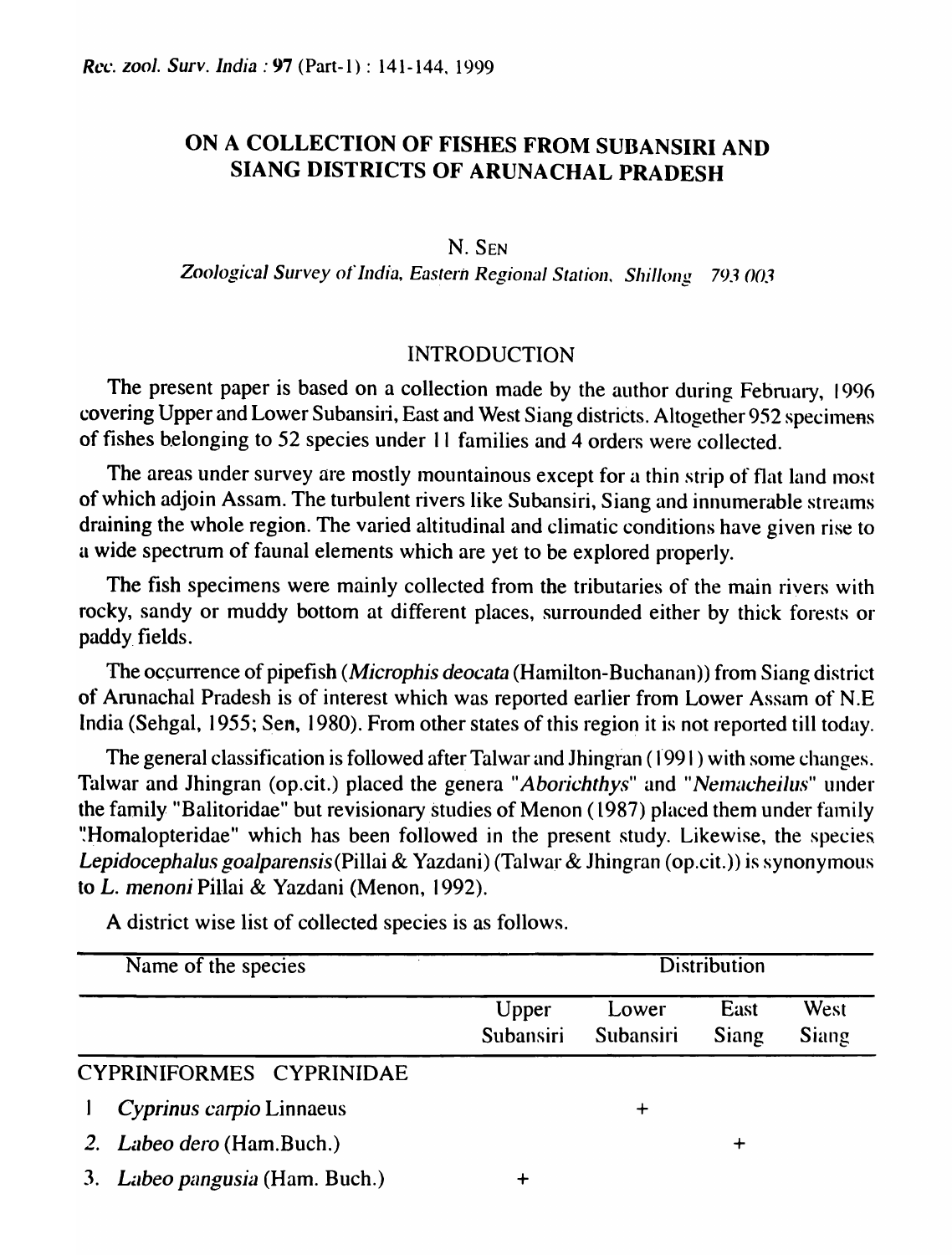|              | Name of the species                          | <b>Distribution</b> |                    |               |                      |
|--------------|----------------------------------------------|---------------------|--------------------|---------------|----------------------|
|              |                                              | Upper<br>Subansiri  | Lower<br>Subansiri | East<br>Siang | West<br><b>Siang</b> |
| 4.           | Neolissocheilus hexagonolepis (McCl.)        | $\div$              | $\div$             |               | $\ddag$              |
| 5.           | Puntius chola (Ham.Buch.)                    |                     |                    | $\ddot{}$     |                      |
| 6.           | Puntius conchonius (Ham. Buch.)              |                     |                    | $\ddag$       |                      |
| 7.           | Puntius guganio (Ham. Buch.)                 |                     |                    | $\div$        |                      |
| 8.           | Puntius sophore (Ham. Buch.)                 | $\div$              |                    |               |                      |
| 9.           | <i>Puntius terio</i> (Ham, Buch.)            |                     | $\ddot{}$          |               |                      |
|              | 10. Puntius ticto (Ham. Buch.)               |                     | $\ddag$            | $\ddag$       |                      |
| $\mathbf{1}$ | Tor putitora (Ham. Buch.)                    |                     | $\ddag$            |               | $\mathbf +$          |
| 12.          | Aspidoparia jaya (Ham. Buch.)                |                     |                    | ┿             |                      |
|              | 13. Barilius barna (Ham. Buch.)              | $\ddag$             |                    | $\div$        | ┿                    |
|              | 14. <i>Barilius bendelisis</i> (Ham. Buch.)  | $\ddag$             |                    | $\bm{+}$      | $\ddag$              |
|              | 15. Barilius dogarsinghi Hora                |                     |                    | ┿             |                      |
|              | 16. Barilius shacra (Ham. Buch.)             |                     |                    | $\ddag$       |                      |
| 17           | <i>Barilius vagra</i> (Ham. Buch.)           | ┿                   |                    |               |                      |
|              | 18. Brachydanio rerio (Ham. Buch.)           | $\ddot{}$           | $\ddag$            | $\bm{+}$      | ┿                    |
|              | 19. Danio aequipinnatus (Ham.Buch.)          | $\ddag$             | $\ddot{}$          | $\ddag$       | $\bm{+}$             |
|              | 20. Danio devario (Ham. Buch.)               |                     |                    | $\div$        |                      |
| 21           | Rasbora rasbora (Ham.Buch.)                  |                     |                    | $\div$        |                      |
|              | 22. Schizopygopsis stoliczkae Steind.        | $\ddag$             |                    |               |                      |
|              | 23. Schizothoraichthys esocinus (Heckel)     | $\div$              |                    |               |                      |
|              | 24. Schizothoraichthys progastus (McCL.)     | $\ddot{}$           | $\ddag$            |               | ┿                    |
|              | 25. Schizothorax richardsonii (Gray)         | $\ddot{}$           |                    |               |                      |
|              | 26. Crossocheilus latius latius (Ham. Buch.) | $\ddag$             |                    |               |                      |
|              | 27. Garra annandalei Hora                    | $\ddot{}$           |                    |               |                      |
|              | 28. Garra kempi Hora                         | $\ddag$             |                    |               |                      |
|              | 29. Garra lamta (Ham. Buch.)                 |                     |                    |               |                      |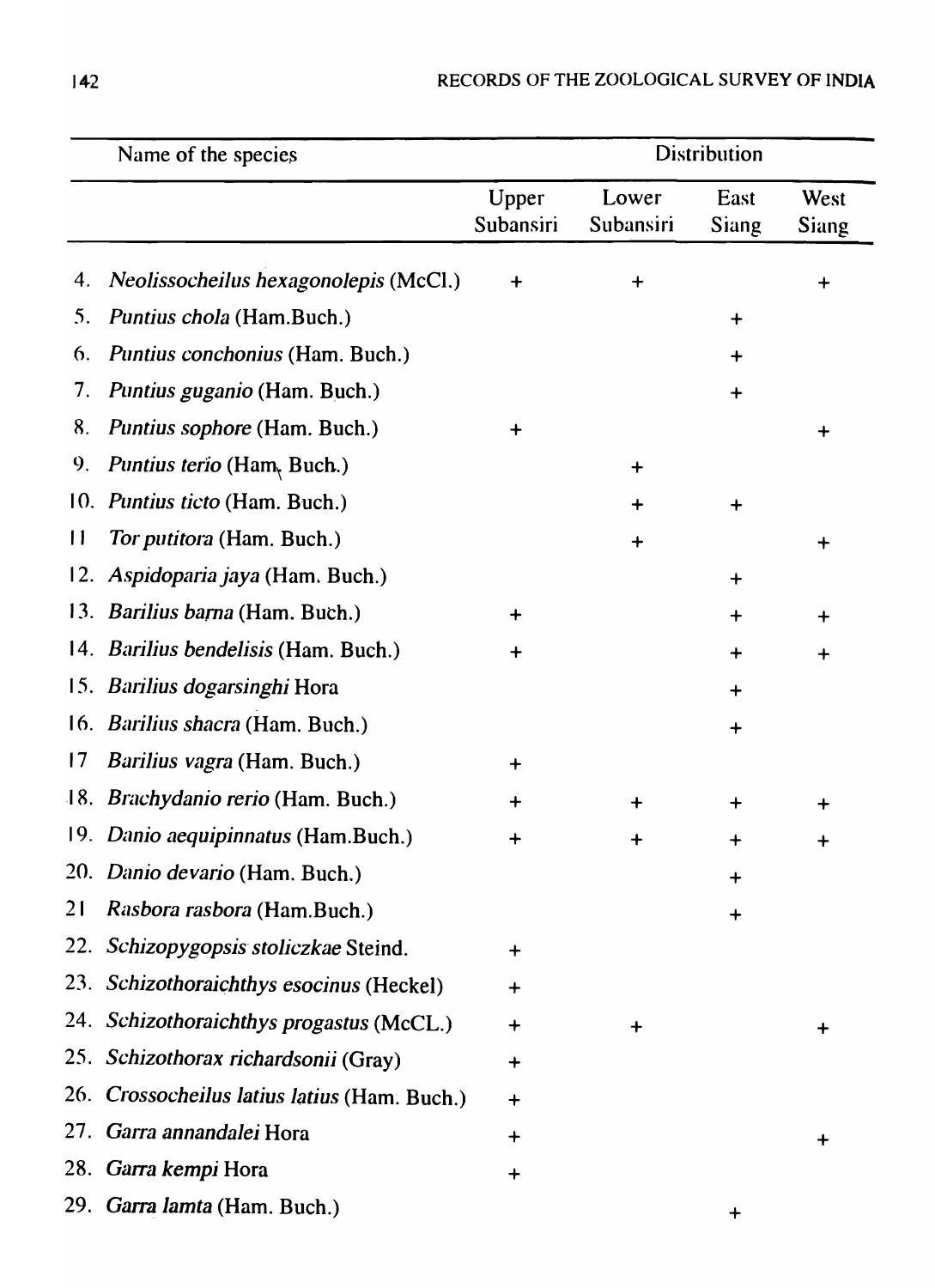| Name of the species                          |                    |                    | <b>Distribution</b> |                      |
|----------------------------------------------|--------------------|--------------------|---------------------|----------------------|
|                                              | Upper<br>Subansiri | Lower<br>Subansiri | East<br>Siang       | West<br><b>Siang</b> |
| CYPRINIFORMES PSILORHYNCHIDAE                |                    |                    |                     |                      |
| 30. Psilorhynchus balitora (Ham. Buch.)      |                    |                    | $\ddot{}$           |                      |
| Psilorhynchus homaloptera Hora & Mukh.<br>31 | $+$                |                    |                     |                      |
| 32. Psilorhynchus sucatio (Ham. Buch.)       |                    |                    | $\bm{+}$            |                      |
| CYPRINIFORMES HOMALOPTERIDAE                 |                    |                    |                     |                      |
| 33. Aborichthys kempi Choudhury              |                    |                    | $\div$              | $\div$               |
| 34. Noemacheilus arunachalensis Menon        |                    |                    |                     | ┿                    |
| 35. Noemacheilus botia (Ham. Buch.)          | $\ddot{}$          |                    | $\div$              | $\div$               |
| 36. Noemacheilus devdevi Hora                | $\div$             |                    |                     |                      |
| 37. Noemacheilus kangjupkhulensis Hora       |                    |                    |                     | $\div$               |
| 38. Noemacheilus nagaensis (Menon)           |                    |                    |                     | $\bm{+}$             |
| 39. Noemacheilus sikmaiensis Hora            | $\div$             |                    |                     |                      |
| <b>CYPRINIFORMES: COBITIDAE</b>              |                    |                    |                     |                      |
| 40. Lepidocephalus annandalei (Choudhury)    |                    |                    | $\bm{+}$            |                      |
| 41 Lepidocephalus menoni (Pill. & Yazd.)     |                    |                    |                     |                      |
| 42. Lepidocephalus guntea (Ham. Buch.)       |                    |                    | $+$                 | $\ddot{}$            |
| SILURIFORMES : BAGRIDAE                      |                    |                    |                     |                      |
| 43. Mystus montanus (Jerdon)                 |                    |                    | $\ddot{}$           |                      |
| 44. Rama chandramara (Ham. Buch.)            |                    |                    | $\bm{+}$            |                      |
| SILURIFORMES SILURIDAE                       |                    |                    |                     |                      |
| 45. Ompok pabda (Ham. Buch.)                 |                    |                    | $\ddag$             |                      |
| SILURIFORMES SISORIDAE                       |                    |                    |                     |                      |
| 46. <i>Conta conta</i> (Ham. Buch.)          |                    |                    | $\div$              |                      |
| 47. Laguvia ribeiroi Hora                    |                    |                    | $\div$              |                      |
| SYNGANATHIFORMES SYNGNATHIDAE                |                    |                    |                     |                      |
| 48. Microphis deocata (Ham. Buch.)           |                    |                    | $\mathbf +$         |                      |